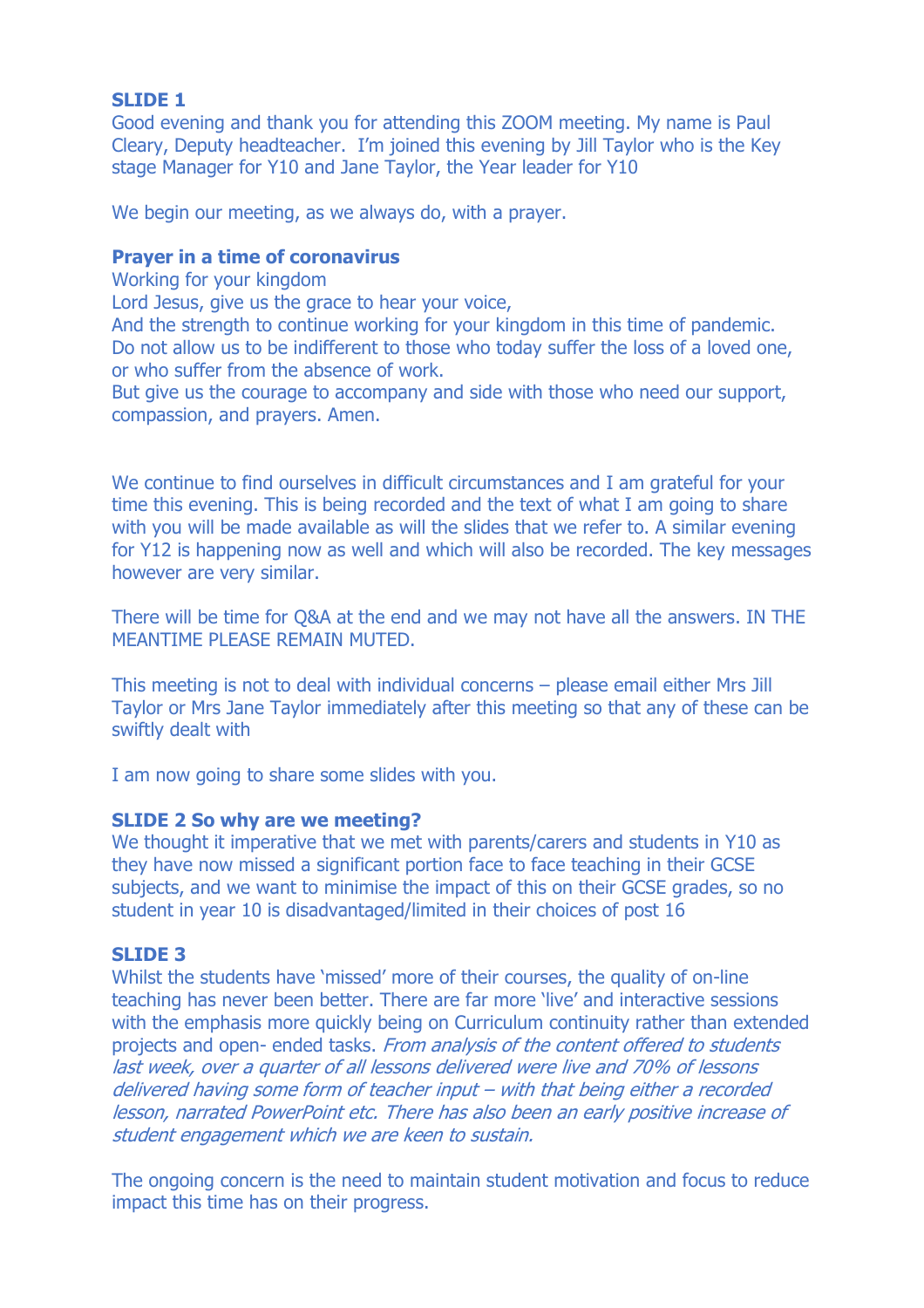#### **SLIDE 4**

## **How we will make this work for all students ENGAGEMENT OF STUDENTS**

It has never been more important that all Y10 students continue to engage with remote learning despite their exams being 16 months in future. Work already completed and continuing engagement will contribute to teacher assessed grades awarded and should we find ourselves in same position again where exams are cancelled next year, will give us a sound evidence base on which to build and put forward GCSE grades that truly reflect their ability. But most importantly will mean that the students will continue to learn and build up the knowledge and skills they need to be successful not only interms of their academic progress, but in terms of their life & employability skills such as resilience, problem solving and organisation. We use Microsoft Teams as our learning platform as this or similar, is used widely in industry and higher education so having this expertise will put them in good stead for the future.

For those students who have not previously engaged  $-$  we start afresh from this week.

The Year 10 Pastoral team of the 2 Mrs Taylor's has a key role in continuing to have the overview of student engagement but, in the first instance, it will be up to individual teachers to contact students where they are not participating.

#### **SLIDE 5**

## **Monitoring and Reporting**

At this point, I'd like to take this opportunity thank you all for attending and participating in this meeting tonight. Your support is invaluable.

As Mr Cleary has already said, the engagement of our students in their remote learning has never been more important or critical. It is important to remember that remote learning is not always an easy process and is one that requires support and careful work.

With this in mind we have worked up a robust procedure for monitoring, tracking and recording both student engagement and the range and variety of teaching and learning that is being delivered across the curriculum. This will work cohesively alongside our assessment strategy to help support teaching and learning.

Part of my role as we move ahead is to have a global overview of student engagement across the curriculum. As, we have already touched on, early signs are that student engagement in Y10 is improved but we recognise that the challenge will be to sustain this.

We will be approaching this is a number of ways.

To help us monitor engagement, we have changed the way we record student participation. Staff are continually monitoring engagement in their individual subject areas which is then fed to me centrally for a global picture. In the case of students who have isolated, subject specific dis-engagement, teaching staff will be making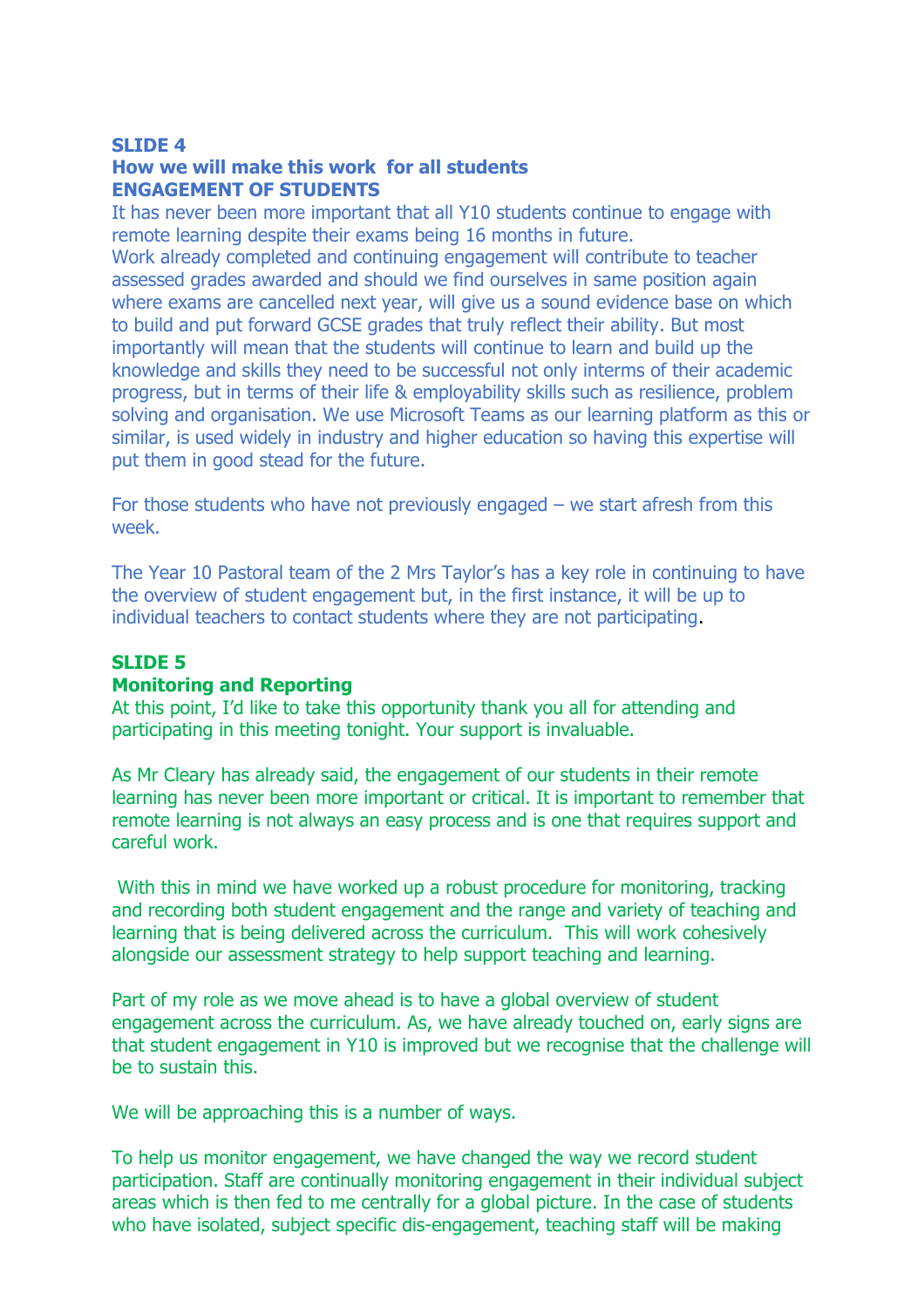contact in the first instance. It may be that for some students, there may be more significant concerns that appear across multiple areas. In these cases, Jane & I will be working with staff to tackle this and remove any barriers that are present. The emphasis here is on supporting students to engage and this method of monitoring will allow us to target and put in place support for students who are highlighted as not engaging. This may be through telephone meetings or face to face chats over Teams or in exceptional circumstances in school (socially distanced of course!)

I will also hold a global overview of what is being delivered to students in terms of teaching and learning. Staff are centrally recording how lessons are being delivered to students which help the work involved in monitoring participation.

If there are any barriers to accessing remote learning that parents are aware of, you should contact Jane Taylor directly. We will do everything in our power to remove these. If students are struggling in their subject areas they should immediately email their class teacher. Form Tutors are also sending out weekly communications and can also offer support and guidance.

Together with the work around participation and monitoring, SAR2 has been brought forward to the end of this half term (12/2/21) which will give us early, robust data that can be used to further highlight where support is best placed to be delivered and for who. There have also been some changes to way we record ATL which will be discussed a little later.

The key message that I will be communicating to students and would ask that you share at home is that it not too late!

They can start doing the work from today onwards and it is going to have an impact but doing nothing is not an option!

I will be encouraging students that if they have experienced problems with home learning before now, they now have the opportunity of a fresh start. It is all still to play for, all is not lost! They are a wonderfully bright & capable year group, who have consistently over the 3 and half years I have worked with them have always been the year group that set the good example and set the standards for other year groups to follow, stepping up and exceeding our expectations. Our aim is to continue to centre and focus their engagement and encourage them that they are capable of achieving great things despite the process being different.

It is really important that if any student is having problems accessing any of the work that they immediately contact their class teacher either through Teams or via email

We have streamlined the way that we record participation as well as capturing the range and variety of teaching and learning that colleagues have been delivering. Bringing SAR2 for Y10 forward to the end of this half term and amending Attitude to Learning descriptors to increase the focus on student engagement and participation in Remote Learning will hopefully focus students.

In terms of Attitude to learning we will be looking at the following areas:

**SLIDE 6** – Attitude to Remote Learning descriptors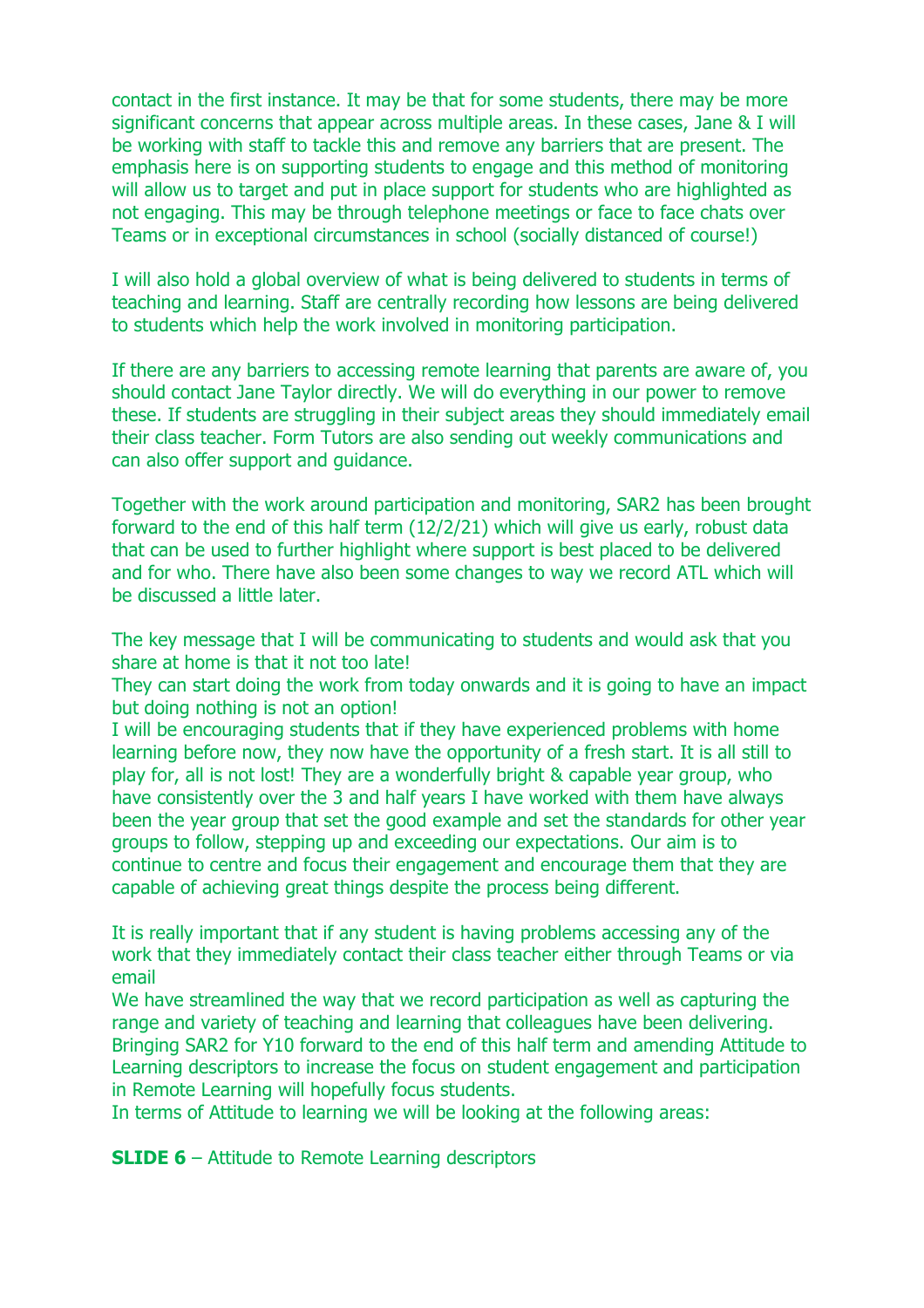| <b>ATTITUDE TO REMOTE LEARNING</b>                          |                                                                                                                                                                                              |                                                                                                                                                                                                                                                                            |                                                                                                                                                                                             |                                                                                                                                                                     |
|-------------------------------------------------------------|----------------------------------------------------------------------------------------------------------------------------------------------------------------------------------------------|----------------------------------------------------------------------------------------------------------------------------------------------------------------------------------------------------------------------------------------------------------------------------|---------------------------------------------------------------------------------------------------------------------------------------------------------------------------------------------|---------------------------------------------------------------------------------------------------------------------------------------------------------------------|
| <b>Criteria</b>                                             | <b>Excellent</b>                                                                                                                                                                             | Good                                                                                                                                                                                                                                                                       | <b>Requires Improvement</b>                                                                                                                                                                 | <b>Serious Concerns</b>                                                                                                                                             |
| <b>Access to work</b>                                       | Always accesses work on<br>Teams and listen to or reads<br>instructions carefully.                                                                                                           | <b>Consistently accesses work</b><br>on Teams and listens to or<br>reads instructions.                                                                                                                                                                                     | Sometimes accesses work on<br>Teams and listens to or reads<br>instructions.                                                                                                                | Rarely or never accesses<br>work on Teams.                                                                                                                          |
| Communication<br>and response                               | Always communicates with<br>staff and peers in a polite and<br>courteous manner                                                                                                              | <b>Consistently communicates</b><br>with staff and peers in a<br>polite and courteous manner.                                                                                                                                                                              | Sometimes communicates with<br>staff and peers in a polite and<br>courteous manner                                                                                                          | Rarely or never<br>communicates with staff or<br>peers and/or does not do<br>so in a polite and<br>courteous manner.                                                |
| <b>Quality of work</b><br><b>Completed and</b><br>deadlines | Always takes pride in the<br>quality of work produced and<br>always presents work to the<br>best of their ability. Always<br>persists with challenging<br>tasks. Deadlines are always<br>met | Consistently takes pride in<br>the quality of work produced<br>and presents most work to<br>the best of their ability.<br>Consistently demonstrates a<br>self-disciplined approach and<br>often persists when faced<br>with challenging work.<br>Deadlines are mostly met. | Sometimes shows self-<br>discipline in completing work to<br>a reasonable standard.<br>Sometimes persists with<br>challenging work. Deadlines<br>sometimes met.                             | <b>Rarely or never submits</b><br>completed work.                                                                                                                   |
| Self-directed<br>learning and<br>initiative                 | Always shows initiative in<br>solving problems and working<br>independently; asking<br>questions when necessary.<br>Always uses feedback to<br>improve their work.                           | Consistently shows initiative<br>in solving problems and<br>working independently; often<br>asking questions when<br>needed. Often uses feedback<br>to improve their work                                                                                                  | Sometimes shows initiative in<br>solving problems and working<br>independently and regularly<br>needs prompting from their<br>teacher. Sometimes uses<br>feedback to improve their<br>work. | Rarely or never<br>demonstrates initiative or<br>independent work.<br>Teacher always has to<br>prompt interaction. Never<br>uses feedback to improve<br>their work. |

# **SLIDE 7 How parents can support with this strategy Environment**

Although it may not be easy, particularly if there are other siblings, try to assign a quiet, dedicated workspace without distractions.

**Diet and sleep – research shows that these are essential for a healthy mind and body**

It may be easier to keep tabs on what your children are eating and the times they go to sleep/get up.

Ensure that devices are not being used within 1hr of going to bed. **Students need to be in good learning habits and well-disciplined ready to do their best. Continue to take an interest in what work is being done.**

You may struggle to help with the actual work that your child is doing but you can help promote your and our expectation that they are engaging with remote learning by asking **what** they have done, **what** they need to do, **when** it needs to be done by.

If possible, sit with them to view what work has been set through TEAMs. They should be following their timetable. How do they judge themselves against the Attitude to Remote Learning? How would you judge their attitude to remote learning?

Encourage them to make and keep a diary, or use their planners, so deadlines can be met. Regularly check that they are completing work.

## **SLIDE 8**

If accessing the work is an issue, we have our loan/buy laptop scheme – details on website. Here you have the opportunity to loan a laptop for the duration of the lockdown or purchase one (in 3 instalments if that is more helpful) from school. We also are applying to government for 4G Routers, so if you don't have internet or have issues with the consistency of your internet we may be able to help.

Another government scheme we are looking into is a free increase data allowances for disadvantaged pupils – but this is not all providers and those providers who are involved are doing this for the first 2000 applicants, so we are not hopeful that this will be that useful!